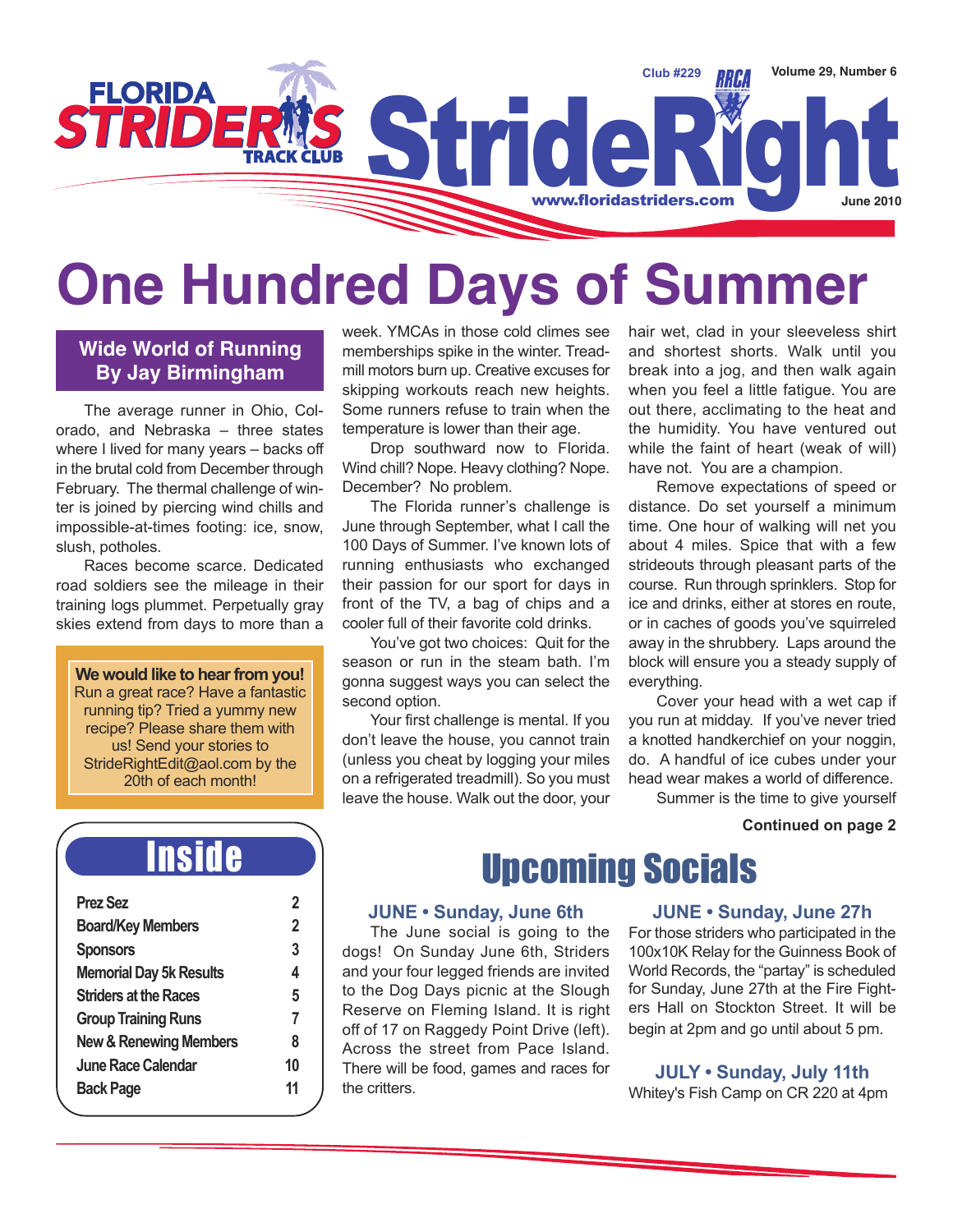# Prez Sez By Kellie Howard

Growing up in Ocala, my family came to Jacksonville on many occasions to watch my father run. I can remember only one race in Ocala, while Jacksonville already had established a

Grand Prix series. Luckily there were fewer events in the 80s since one year my father's goal was to compete in all of the events. Many of the races were held near the Baymeadows 1st Place Sports store. I would have never guessed that many years later, I would buy a home only a few miles away from that location. I also could have never guessed that someone my family randomly met during a race was one of the strongest supporters of the Florida Striders.

Almost 19 years ago, my father was planning on running the Thanksgiving Day half marathon. My family, my sister's boyfriend (Will), and I got up before dawn to travel to Jacksonville to watch my father run. We also were going to drop Will off at his parent's house for the holiday. On the way up to Jacksonville, we experienced a flat tire and had to pull over to put the spare on. Unfortunately, this caused enough of a delay that we could not make it to the race on time, but Will still wanted to see his parents so we continued our trip. Since it was earlier than he needed to be dropped off, we decided to stop along the race route to cheer for the other runners. As we were watching the runners, my father struck up a conversation with another spectator. My father asked if the gentlemen knew of a place that was open on Thanksgiving Day so that he could purchase a replacement tire. The gentleman said that he did not know of any place that was open, but he happened to own a tire store and would see if one of his managers would be at a store and could help us. That gentleman was able to arrange for us to go to his Sun Tire store and get a new tire. I'll be honest, I can't remember exactly which Sun Tire store we went to, but I have a feeling it very well could have been the Sun Tire store on Blanding where Striders have been meeting on Sunday mornings for more than 30 years.

I guess you never know what roads life will take you?

p.s. – that boyfriend is now my brother-in-law  $\equiv$ 

#### **ONE HUNDRED DAYS OF SUMMER**

#### Continued from page 1

permission to reduce your miles. But it is a great time to gain some leg speed. A set of repeat 100s on grass with a 100 meter walk recovery is a lot easier than a sustained distance run. Bridge sprints. Stadium steps. Stair cases. Any short, sharp run, repeated, with adequate recovery intervals, will not only make you feel like you are training hard but will keep the pounds from descending on your midsection.

Now here's the ultimate challenge. Pick a date and count 100 days forward.

June 1 through September 8 is the hundred days we choose for my cross country runners. Start on Day One and do not miss a day until you get through the hundredth. Declare a minimum (2 miles was my recent pick in 2009). Get your shoes on, pass through the doorway, and keep a large calendar posted. Write your workout in large letters and numbers at the end of each day. Let no square go uncovered.

You can do it. You are tough. You a Florida runner in summer. All 100 days of it.  $\equiv$ 

### Board of Directors' Summary of Action May 2010

Minutees were not available at press time  $\equiv$ 



#### **2010-2011 Board of Directors & Key Members**

(Board Members marked with an \*)

**President and Scholarship Coordinator:** \*Kellie Howard . . . . . . .(H) 732-7377 email: kellski@comcast.net

**Vice President** \*Dan Adams . . . . . . .(C) 505-8849 daniel.adams@jetblue.com

**Secretary** \*Regina Sooey . . . . . . (H) 673-0608 email: regina@reginasooey.com **Treasurer:**

\*Randy Arend . . . . . . .(H) 272-3861 arendrr@aol.com

**Membership Coordinator/Newsletter Circulation Coordinator:** \*Mike Mayse . . . . . . . .(H) 777-6108 email: mjmayse@comcast.net

**River Road Resolution 5k Race Advisor:** Bob Boyd . . . . . . . . . . .(H) 272-1770 email: BobBoydFL@gmail.com

**Children's Run Coordinator/Photographer:** Vanessa Boyd . . . . . . .(H) 272-1770 email: VanessaABoydFL@gmail.com

**Memorial Day 5K Director:**  \* Dave Bokros . . . . . . . .(C) 545-4538 email: dmbokros@gmail.com

**The Back Page Columnist:** Gail Pylipow........(H) 264-4666 email: gpylipow@bellsouth.net.

**Social Coordinator** \*Glenn Hanna . . . . . . . (C) 777-9351 email: ghanna3@bellsouth.net

**Merchandise Coordinator:** \*Keith Poythress.......(H) 616-6054 email: poyth@bellsouth.net

**Equipment Coordinator:** \*James Vavrina...(C) 718-4247 email: jamesvav@hotmail.com

**Scholarship Coordinator:** \*Danny Weaver. . . . . . . . . .(H) 287-5496 email: weaver243@hotmail.com

**Directors at Large:**

\* Lisa Adams . . . . . .(C)505-8731 email: lisaadams1800@comcast.net \* Vicky Connell . . . . . .(H) 276-0193 email: VickyJC@comcast.net Frank Fasier . . . . . .(C) 874-1828 email: ffrazier@cavco.net \*Scott Hershey . . . . . .(C) 379-2828 email: hershey4188@yahoo.com \*Ann Krause . . . . . . . . .(C) 252-0410 adk622@yahoo.com \*Bill Krause . . . . . . . . .(C) 860-9189 email: bjk615@yahoo.com \*Marie Littlejohn . . . . . . . . .(H) 923-0923 email: sirennia1@hotmail.com \*Kim Lundy . . . . . . . . .(H) 213-0250 email: woodski135@aol.com \*Carol MacDougall . . . . . . . . .(H) 282-9914 email: cmmacdougall@bellsouth.net \*Kristie Matherne . . . . . . . (H) (985) 688-1849 email: k\_lo\_phimu@yahoo.com \*Mike Marino . . . . . . . . .(H) 477-8631 email: m.t.marino@clearwire.net \*Melissa Saunders . . . . . . . . .(H) 375-2503 email: saundersmelis@hotmail.com \*Greg Wood email: B1Gcntry@comcast.net **Hog Jog Director:**

Steve Bruce . . . . . . . . .(H) 728-7759 email: stevebruce@comcast.net **Run to the Sun Race Director:**

Karen McCormick . . . . . . . . .(H) 215-7053 email: skmac@bellsouth.net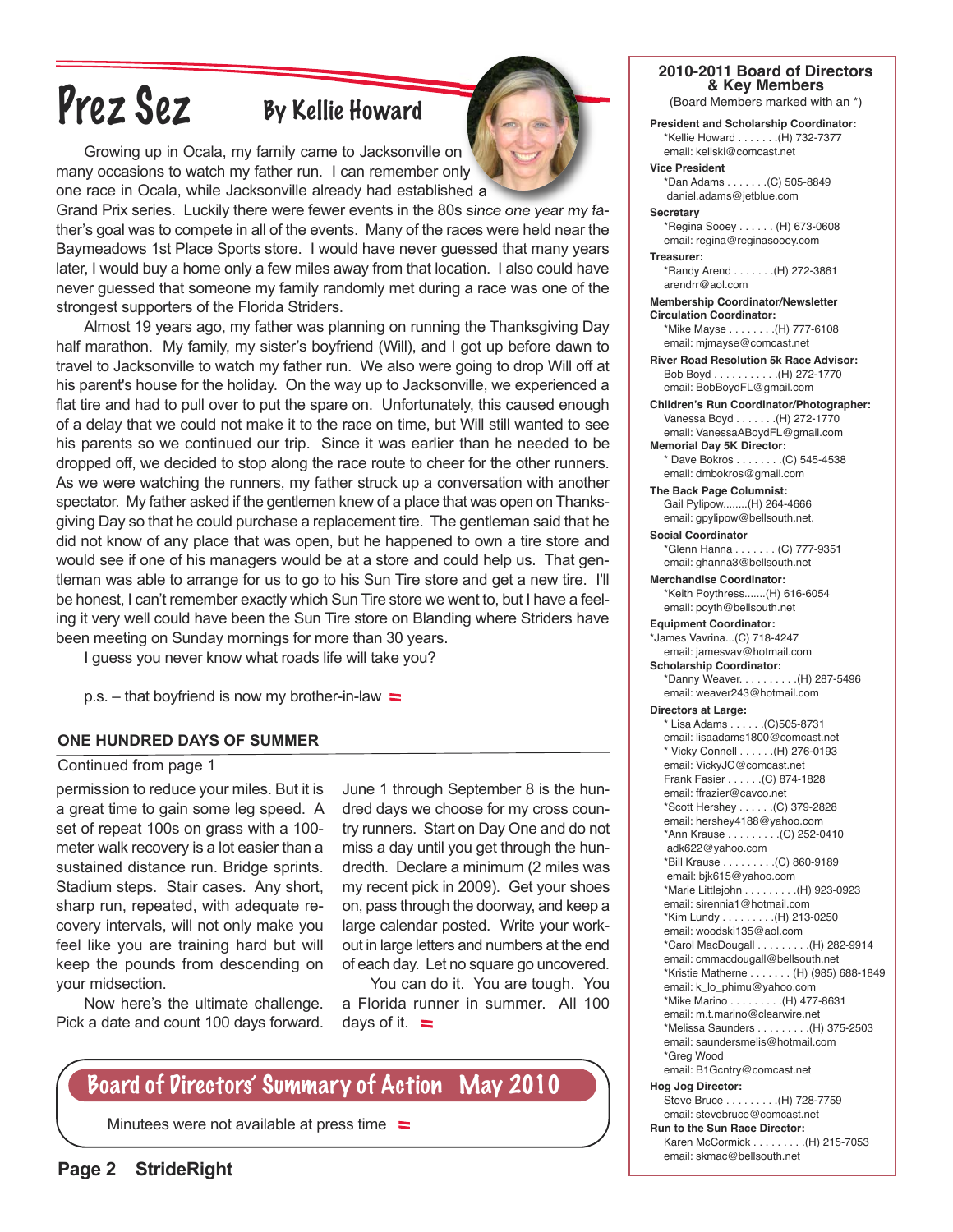### SUPPORT OUR SPONSORS... THEY SUPPORT OUR SPORT

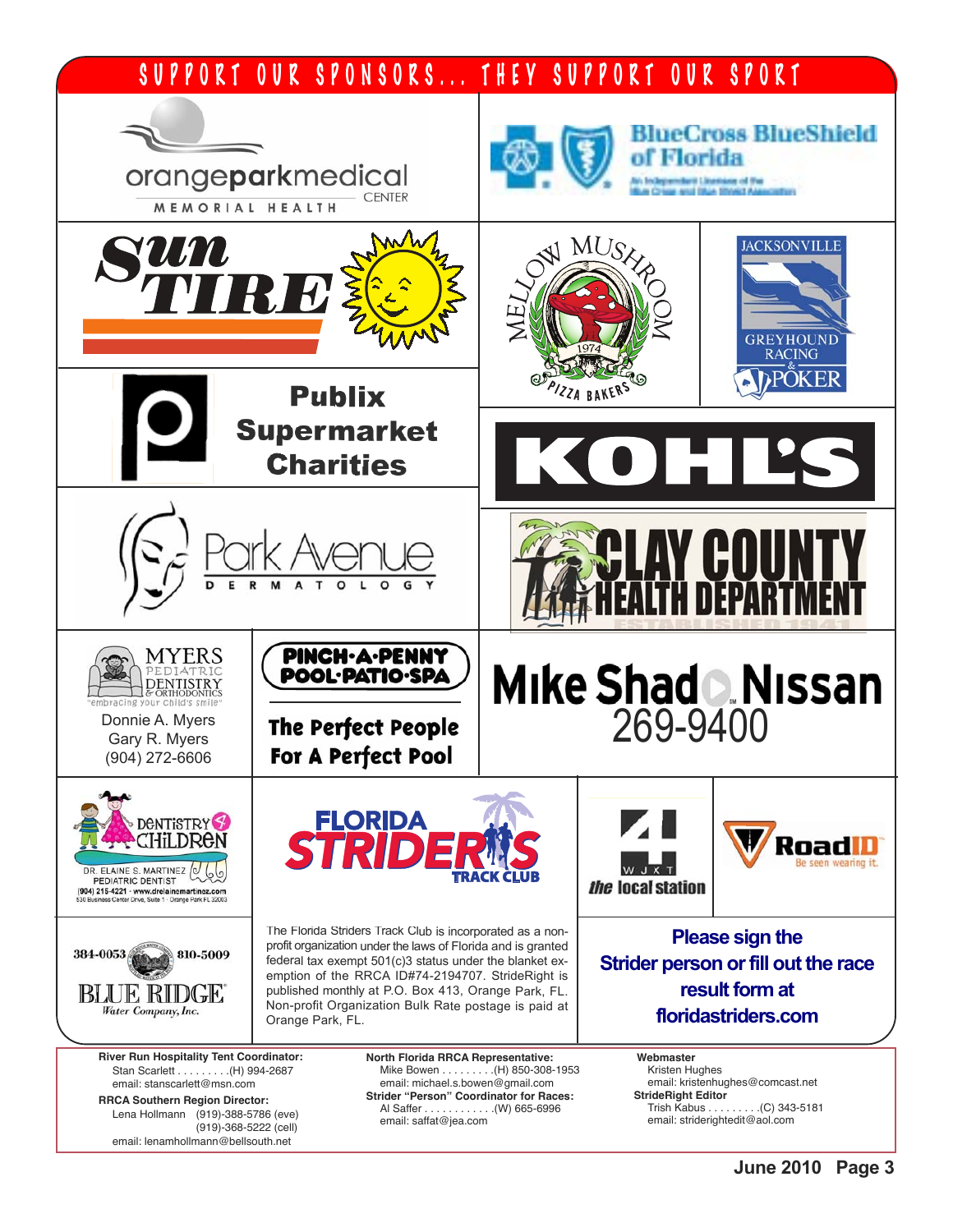

#### Due to space limitations we are not able to print the entire race results. For complete race results and more color photos, go to www.FloridaStriders.com!

| CLASS<br>PLACE PLACE<br><b>FINISHER</b><br>ID#                                                                                                      | <b>TIME</b>             | PACE                 |
|-----------------------------------------------------------------------------------------------------------------------------------------------------|-------------------------|----------------------|
| <b>Open Men</b><br>482<br>$\mathbf{1}$<br>1 M20 Brad Orr, 23<br>2 M25 Justin Jacobs, 27<br>1.<br>$\overline{2}$<br>3<br>3 M45 John Metzgar, 47<br>3 | 15:39<br>15:57<br>16:41 | 5:02<br>5:08<br>5:22 |
| <b>Open Women</b><br>$\overline{7}$<br>1<br>1 W25 Angela Tecco, 25<br>10342 2 W14 Maryann Brown, 15<br>1022 3 3 W14 Kaitlyn Iselborn, 19            | 18:02<br>19:32<br>19:43 | 5:48<br>6:17<br>6:21 |
| <b>Masters Men</b><br>19 1 M40 John Wisker, 43<br>6.                                                                                                | 17:54                   | 5:45                 |
| <b>Masters Women</b><br>543 4 1 W45 Lisa Thomas, 46                                                                                                 | 19:59                   | 6:26                 |
| <b>Grand Masters Men</b><br>868 33 1 M50 Bill Dunn, 52                                                                                              | 19:28                   | 6:16                 |
| <b>Grand Masters Women</b><br>13 27 1 W50 Ann Krause, 52                                                                                            | 23:21                   | 7:31                 |
| <b>CLASS</b><br>PLACE PLACE FINISHER<br>ID#                                                                                                         | <b>TIME</b>             | PACE                 |
| <b>Men Under 11</b><br>830 87 1 Patrick McCarthy, 10<br>27 109 2 Ryan Rabalais, 10<br>606 153 3 Reed Davis, 10                                      | 22:16<br>22:56<br>24:54 | 7:10<br>7:23<br>8:01 |
| Men 11 - 13<br>26 54 1 Ross Rabalais, 13<br>2 Steven Barlow, 13<br>1061 57<br>457 81<br>3 Timothy Pierce, 12                                        | 20:45<br>20:58<br>22:02 | 6:41<br>6:45<br>7:05 |
| Men 14 - 19<br>563 6 1 Covy Mundy, 17<br>471 10 2 Eric Tallbacka, 14<br>573 26 3 Cody Helms, 16                                                     | 16:53<br>17:24<br>18:56 | 5:26<br>5:36<br>6:05 |
| Men 20 - 24<br>477 4 1 Trever Beesley, 24<br>5 2 Francisco Garcia, 20<br>$\overline{2}$<br>288<br>9<br>3 Majic Man, 20                              | 16:44<br>16:48<br>17:19 | 5:23<br>5:24<br>5:34 |

#### **Men 25 - 29**

| 731<br>11<br>1 John Leeds, 26<br>25<br>2 Russell Burney, 25<br>226<br>37<br>3 Robert Walker<br>540 | 17:25<br>18:43<br>19:50 | 5:36<br>6:01<br>6:23 |
|----------------------------------------------------------------------------------------------------|-------------------------|----------------------|
| Men 30 - 34<br>4<br>8<br>1 Shawn Williams, 34                                                      | 17:10                   | 5:31                 |
| 2 Owen Shott, 30<br>163 12<br>3 Alexander Jones, 33<br>541 13                                      | 17:25<br>17:27          | 5:36<br>5:37         |
| Men 35 - 39<br>1 Paul McRae, 37<br>287 7                                                           | 17:08                   | 5:31                 |
| 2 Jason Arnold, 36<br>277 14<br>15 <sup>15</sup><br>3 Andrew Marchand, 39<br>5                     | 17:29<br>17:39          | 5:37<br>5:41         |
| Men 40 - 44<br>286<br>20<br>1 Mike Remisiewicz, 44                                                 | 18:08                   | 5:50                 |
| 781<br>21<br>2 David Bonnette, 43<br>3 Jay Millson, 40<br>468<br>31                                | 18:21<br>19:21          | 5:54<br>6:13         |
| Men 45 - 49<br>780<br>34<br>1 Randy Arend, 49                                                      | 19:30                   | 6:16                 |
| 38<br>2 Mark Grubb, 45<br>534<br>45<br>3 Raymond Ramos, 48<br>848                                  | 19:54<br>20:18          | 6:24<br>6:32         |
| Men 50 - 54<br>268<br>53<br>Scott Hershey, 51<br>1.                                                | 20:45                   | 6:41                 |
| 2 Steve Johnson, 52<br>55<br>371<br>59<br>3 Kevin Fleeger, 50<br>205                               | 20:50<br>21:14          | 6:42<br>6:50         |
| Men 55 - 59<br>Dan Holloway, 55<br>522<br>51<br>1.                                                 | 20:40                   | 6:39                 |
| 724<br>2 John Larue, 59<br>80<br>3 John Hirsch, 58<br>106<br>86                                    | 22:00<br>22:16          | 7:05<br>7:10         |
| Men 60 - 64<br>1055 90 1 Patrick Gaughan, 60                                                       | 22:24                   | 7:12                 |
| 102 92<br>2 Herbert Taskett, 62<br>87 111<br>3 Bruce Holmes, 62                                    | 22:27<br>22:59          | 7:13<br>7:24         |
| Men 65 - 69<br>1 Frank Frazier, 67<br>91<br>100                                                    | 22:48                   | 7:20                 |
| 99<br>2 Thom Henkel, 66<br>113<br>783 146 3 George Hoskins, 65                                     | 23:14<br>24:43          | 7:29<br>7:57         |
| Men 70 - 74<br>177 155 1 Benjamin Mathews, 72                                                      | 25:03                   | 8:04                 |
| 20 167 2 Hal Lerch, 72<br>3 Harold Jackson, 70<br>296 311                                          | 25:32<br>32:19          | 8:13<br>10:24        |
| <b>Men 80 &amp; Up</b><br>511 376 1 John Aimone, 80                                                | 37:23                   | 12:02                |
| 43 395 2 Joe Conrad, 83<br>94 432 3 Joe Connolly, 85                                               | 39:40<br>49:16          | 12:46<br>15:51       |
| <b>CLASS</b><br>PLACE PLACE<br><b>FINISHER</b><br>ID#                                              | <b>TIME</b>             | PACE                 |
| <b>Women Under 11</b><br>1 Kayley Delay, 10<br>513<br>23<br>535 89<br>2 Sarah McKevitt, 10         | 22:56<br>28:43          | 7:23<br>9:14         |
| 110 3 Alexia Smith, 9<br>178                                                                       | 30:05                   | 9:41                 |
| <b>Women 11 - 13</b><br>30 19 1 Emma Tucker, 11                                                    | 22:22                   | 7:12                 |
| 382 40 2 Nicole Morse, 12<br>3 Emily Schaul, 12<br>903 41                                          | 24:18<br>24:25          | 7:49<br>7:51         |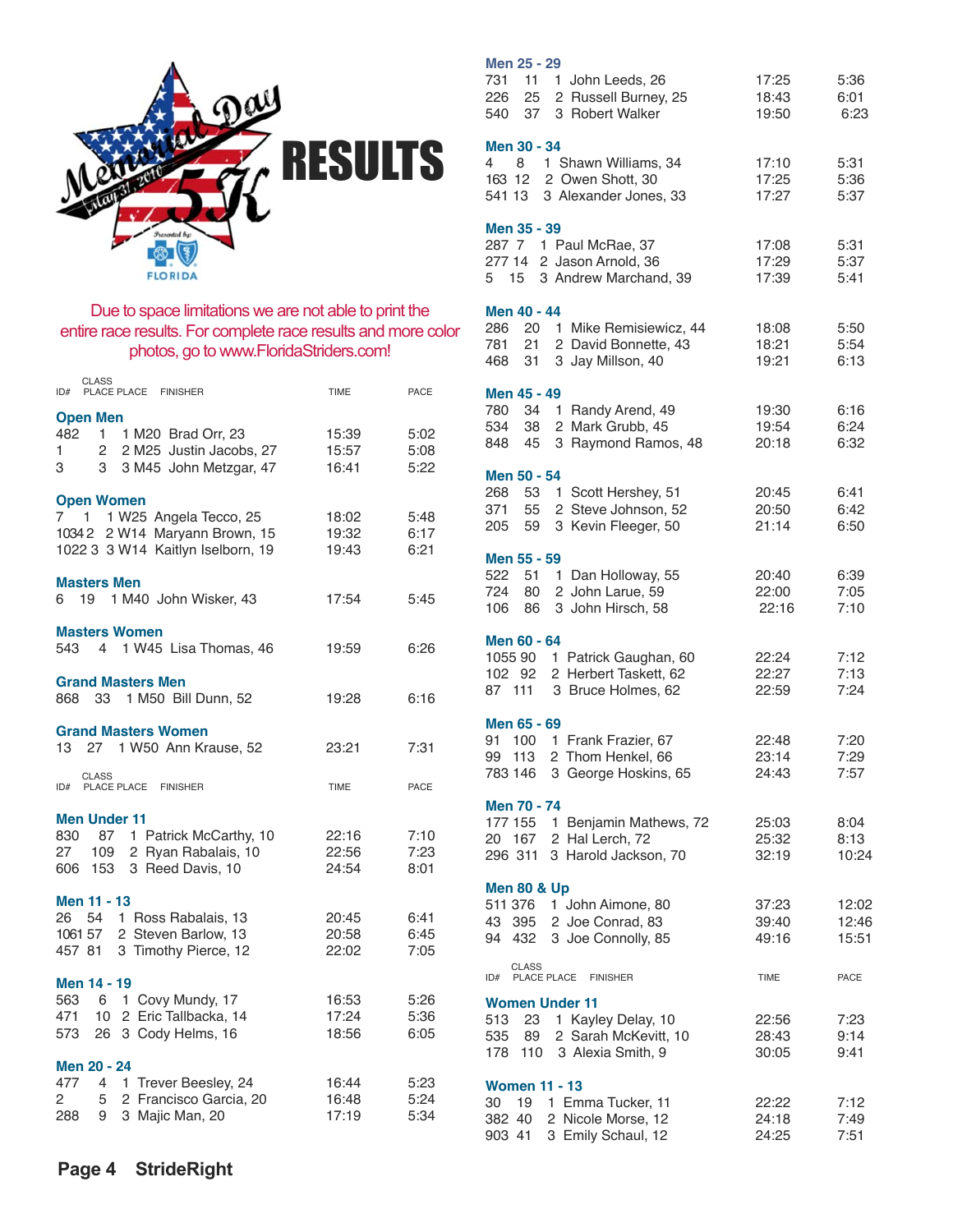|                 | <b>Women 14 - 19</b>        |       |      | <b>Women 45 - 49</b>             |       |           |
|-----------------|-----------------------------|-------|------|----------------------------------|-------|-----------|
| 229             | 6<br>1 Kayla Vinson, 17     | 20:12 | 6:30 | 104<br>5<br>1 Regina Taylor, 45  | 20:04 | 6:27      |
| 481             | 2 Marykate Ponder, 16<br>13 | 21:29 | 6:55 | 2 Sue O'Malley, 49<br>207<br>8   | 20:35 | 6:37      |
| 931             | 22 3 Sarah Marlar, 19       | 22:44 | 7:19 | 32 3 Kathy Murray, 47<br>84      | 23:43 | 7:38      |
|                 | <b>Women 20 - 24</b>        |       |      | <b>Women 50 - 54</b>             |       |           |
| 377             | 1 Shannon Revels, 24<br>11  | 21:00 | 6:45 | 1 Gail Pylipow, 53<br>608<br>-28 | 23:28 | 7:33      |
| 492             | 2 Abby Klock, 21<br>44      | 24:49 | 7:59 | 518<br>33<br>2 Terri Rose, 52    | 23:47 | 7:39      |
| 299             | 53<br>3 Chelsea Aragon, 21  | 25:47 | 8:18 | 3 Kim Crist, 53<br>847 43        | 24:45 | 7:58      |
|                 | <b>Women 25 - 29</b>        |       |      | <b>Women 55 - 59</b>             |       |           |
| 260             | 9 1 Allie Norman, 25        | 20:48 | 6:42 | 301 84 1 Mamie Davis, 55         | 28:29 | 9:10      |
| 381             | 2 Jane Conner, 26<br>16     | 22:01 | 7:05 | 90 100<br>2 Claire Gilbert, 57   | 29:34 | 9:31      |
| 310             | 68 3 Sarah Williams, 27     | 27:13 | 8:45 | 315 114 3 Donna Rettini, 58      | 30:21 | 9:46      |
|                 |                             |       |      |                                  |       |           |
|                 | <b>Women 30 - 34</b>        |       |      | <b>Women 60 - 64</b>             |       |           |
|                 | 732 14 1 Angie Enyedi, 31   | 21:45 | 7:00 | 141<br>48<br>1 Karen Allman, 64  | 31:28 | 10:07     |
| 761             | 2 Kari Damrow, 34<br>26     | 23:17 | 7:29 | 2 Pat Noonan, 61<br>798 188      | 33:19 | 10:43     |
| 293             | 3 Hopw Treece, 31<br>-31    | 23:36 | 7:36 | 3 Holly Hosch, 60<br>234 245     | 35:49 | 11:32     |
|                 | <b>Women 35 - 39</b>        |       |      | <b>Women 65 - 69</b>             |       |           |
| 745             | 7 1 Lisa Adams, 35          | 20:21 | 6:33 | 79 1 Sharon Andrews, 65<br>122   | 28:03 | 9:02      |
| 711             | 15 2 Kristin Smith, 38      | 21:55 | 7:03 | 2 Susan Wallace, 68<br>514 138   | 31:23 | 10:06     |
| 138             | 3 Barbara Carrico, 36<br>17 | 22:18 | 7:10 | 241 170<br>3 Pheona Kaiser, 67   | 32:37 | 10:30     |
|                 | <b>Women 40 - 44</b>        |       |      | Women 80 & Up                    |       |           |
| 12 <sup>2</sup> | 10 1 Denise Metzgar, 43     | 20:57 | 6:45 | 515 354 1 Diane Aimone, 80       | 44:50 | $14:26$ = |
| 322             | 12 2 Giselle Carson, 42     | 21:16 | 6:51 |                                  |       |           |
| 438             | 18 3 Elena Davis, 40        | 22:20 | 7:11 |                                  |       |           |

# Striders at the Races

# Race Results

| <b>KACE KESUITS</b>         |                |                   |                       |              |        | To get your race results published, fill out the form on floridastriders.com |       |        |
|-----------------------------|----------------|-------------------|-----------------------|--------------|--------|------------------------------------------------------------------------------|-------|--------|
| <b>Run for Your Life 5k</b> |                |                   | <b>Britta Fortson</b> | 33:16        |        | Frieda Wyner                                                                 | 37:18 | 1st ag |
|                             | April 17, 2010 |                   |                       | 3rd overall, |        | Kathy Murray                                                                 | 37:18 |        |
| <b>Palm Coast, FL</b>       |                |                   | women                 |              |        | <b>Mark Dickson</b>                                                          | 38:00 |        |
| Jim Kehr                    | 27:06          |                   | Michael Johnson       | 33:21        |        | Barbara Carrico                                                              | 38:01 | 3rd ag |
| <b>Christine Kehr</b>       | 33:34          |                   | George Thompson       | 33:38        |        | <b>Thom Henkel</b>                                                           | 38:04 | 2nd ag |
|                             |                |                   | Regina Taylor         | 33:55        | 1st ag | Lewis Buzzell                                                                | 38:12 | 3rd ag |
| <b>Run to the Sun 8K</b>    |                |                   | <b>Bryan Rohlin</b>   | 34:00        |        | Jeremy Buyok                                                                 | 38:30 |        |
|                             | April 17, 2010 |                   | jesse withrow         | 34:15        |        | Guy Jackson                                                                  | 38:39 |        |
| <b>Orange Park, FL</b>      |                |                   | Denise Metzgar        | 34:42        | 1st ag | Stephanie Griffith                                                           | 38:41 | 1st ag |
| John Metzgar                | 27:16          | 1st overall       | <b>Giselle Carson</b> | 34:50        | 2nd ag | <b>Tracy Pfuntner</b>                                                        | 38:50 |        |
| Justin Jacobs               |                | 28:36 3rd overall | Patrick Gaughan       | 34:57        | 1st ag | <b>Randall Pullo</b>                                                         | 39:21 | 3rd ag |
| John Wisker                 | 28:46          | 1st ag            | <b>Allen Smith</b>    | 35:09        |        | Tom Zicafoose                                                                | 39:34 |        |
| <b>Andrew Marchand</b>      | 28:48          | 1st ag            | George White          | 35:36        | 2nd ag | Kellie Jo Howard                                                             | 39:47 |        |
| David Bonnette              | 29:42          | 1st ag            | John Hirsch           | 36:01        | 2nd ag | Kari Damrow                                                                  | 40:05 |        |
| Cody Helms                  | 29:51          | 1st ag            | Alison Ronzon         | 36:11        | 2nd ag | Kari Damrow                                                                  | 40:05 |        |
| <b>Bill Dunn</b>            | 31:51          | 1st ag            | <b>Rick Moss</b>      | 36:18        |        | Jennifer MacDonald                                                           | 40:16 | 1st ag |
| Randy Arend                 | 31:53          |                   | Rosa Haslip           | 36:19        | 3rd ag | George Hoskins                                                               | 40:19 | 3rd ag |
| Robert Walker               | 32:31          | 3rd ag            | Stephen Beard         | 36:21        |        | Jennifer Shepard                                                             | 40:20 |        |
| <b>Robert Walker</b>        | 32:32          | 3rd ag            | <b>Todd Hockett</b>   | 36:33        |        | <b>Steve Bruce</b>                                                           | 40:30 |        |
| <b>Steve McCormick</b>      | 32:53          | 2nd ag            | Leslie Kindling       | 36:40        | 3rd ag | <b>Steve Bruce</b>                                                           | 40:30 |        |
| Raymond Ramos               | 33:02          |                   | <b>Frank Frazier</b>  | 36:48        | 1st ag | Jack Sykes                                                                   | 40:35 |        |
| Wayne Bishop                | 33:07          |                   | Ann Krause            | 36:52        | 1st ag | April Martin                                                                 | 41:00 |        |
| <b>Steven Barlow</b>        | 33:14          |                   | Donald Wucker         | 37:12        |        | <b>Thomas Pittman</b>                                                        | 41:18 |        |
|                             |                |                   |                       |              |        |                                                                              |       |        |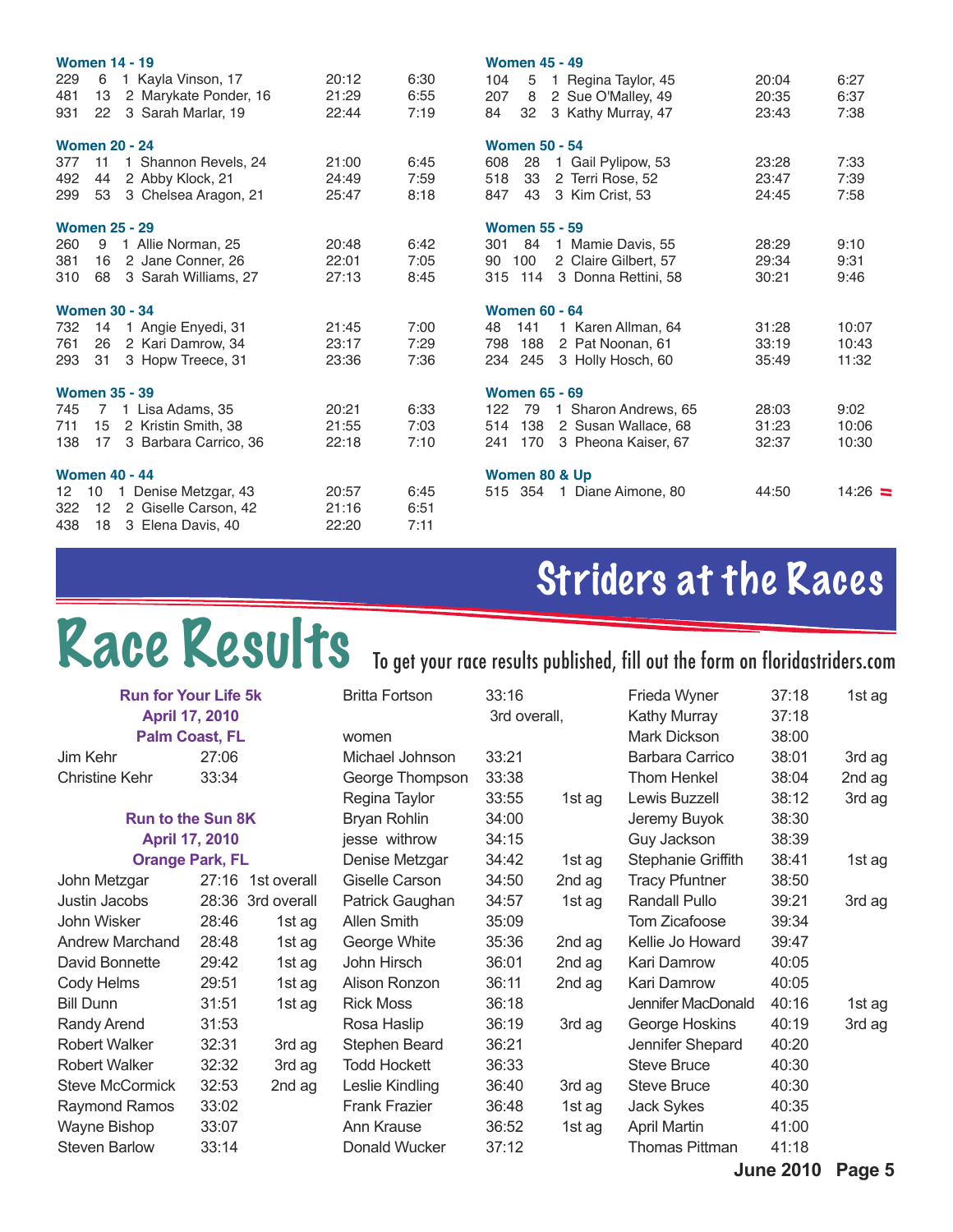| Sue Whitworth           | 41:28   | 2nd ag | Diane Aimone                       | 1:08:56                                         | 1st ag            | <b>Bryan Rohlin</b>   | 21:03                                          |        |
|-------------------------|---------|--------|------------------------------------|-------------------------------------------------|-------------------|-----------------------|------------------------------------------------|--------|
| Christopher Leach       | 42:21   |        | <b>Trish Kabus</b>                 | 1:10:22                                         |                   | <b>Terry Shuya</b>    | 21:08                                          |        |
| Roberta Tomlinson       | 42:25   |        | Jamie Wyche                        | 1:10:32                                         |                   | Lisa Adams            | 21:16                                          |        |
| Joanie Barrett          | 42:34   |        | Mel Abando                         | 1:10:52                                         |                   | <b>Giselle Carson</b> | 21:31                                          |        |
| Maria Padin             | 42:52   |        | <b>Heather Labelle</b>             | 1:12:39                                         |                   | Regina Sooey          | 21:33                                          |        |
| David Pizzi             | 43:55   |        | Lisa Kern                          | 1:15:12                                         |                   | Scott Silliman        | 21:45                                          |        |
| Stephanie Foreman       | 43:56   |        | Joe Connolly                       | 1:16:26                                         | 2nd ag            | Ann Krause            | 21:59                                          |        |
| <b>Brad Shepherd</b>    | 44:15   |        |                                    |                                                 |                   | George Thompson       | 22:47                                          |        |
| Craig Harms             | 44:28   |        | <b>Jacksonville Symphony River</b> |                                                 |                   | Melissa Saunders      | 23:14                                          |        |
| <b>Teri Detwiler</b>    | 44:56   |        |                                    | <b>Classic 4 Mile</b>                           |                   | Donald Wucker         | 23:35                                          |        |
| James Howell            | 45:15   |        |                                    | <b>April 18, 2010</b>                           |                   | Kellie Howard         | 23:48                                          |        |
| Kimberly Lundy          | 45:48   |        |                                    | <b>Jacksonville, FL</b>                         |                   | Kari Damrow           | 24:32                                          |        |
| <b>Karen Daniels</b>    | 45:56   |        | Michael Johnson                    | 27:22                                           | 1st ag            | Paul Smith            | 24:58                                          |        |
| Robert Sroka            | 45:58   |        | Randy Abate                        | 30:22                                           |                   | Maria Padin           | 25:25                                          |        |
| Kirsten Tesdall         | 46:23   |        | Amanda Phillips                    | 30:41                                           | 2nd ag            | <b>Steve Bruce</b>    | 25:26                                          |        |
| Jeanie Wilson           | 46:46   |        | <b>Scott Seibler</b>               | 32:27                                           |                   | Kevin Carlton         | 25:32                                          |        |
| Pat Gallagher           | 47:10   | 1st ag | George Hoskins                     | 34:43                                           | 2nd AG            | <b>Kitty Ferrell</b>  | 26:08                                          |        |
| <b>Traci Brooks</b>     | 47:12   |        | Kim Cornell                        | 35:42                                           | 2nd ag            | Andrew Linn           | 26:27                                          |        |
| Craig Martin            | 47:48   |        | Martin Wilkinson                   | 36:09                                           | 2nd ag            | John Wisker           | 27:41                                          |        |
| <b>Bob Meister</b>      | 47:59   | 2nd ag | Vanessa Aaronson                   | 38:09                                           |                   | <b>Glenn Landers</b>  | 28:04                                          |        |
| Paul H Smith            | 48:04   |        | <b>Michael Martinez</b>            | 38:38                                           |                   | <b>Claire Gilbert</b> | 29:16                                          |        |
| Will Croft              | 48:13   |        | <b>Bernie Powers</b>               | 39:00                                           |                   | Annalee McPhilomy     | 29:54                                          |        |
| <b>Bernie Powers</b>    | 48:19   |        | <b>Claire Gilbert</b>              | 40:46                                           |                   | <b>Traci Akers</b>    | 30:19                                          |        |
| <b>Claire Gilbert</b>   | 48:19   | 3rd ag | <b>Charles Goodyear</b>            | 45:23                                           | 1st ag            | Cindy Lunsford        | 31:22                                          |        |
| <b>Michael Martinez</b> | 48:26   |        | <b>Amber Sherrill</b>              | 45:39                                           |                   | <b>Gary Lewis</b>     | 32:53                                          |        |
| Melissa McCrosky        | 48:33   |        | Joe Connolly                       | 56:58                                           | 2nd ag            | <b>Judy Andrews</b>   | 35:07                                          |        |
| Melissa McCrosky        | 48:33   |        | Jamie Wyche                        | 57:14                                           |                   | <b>Carol Palmer</b>   | 35:15                                          |        |
| <b>Bruce Howard</b>     | 49:24   | 3rd ag | George Mosely                      | 1:03:40                                         | 2nd ag            | Michael Johnson       | 37:11                                          |        |
| <b>Susan Wallace</b>    | 50:05   | 2nd ag |                                    |                                                 |                   | <b>Nancy Tretick</b>  | 46:12                                          |        |
| Larry Leach             | 50:10   |        | <b>Jacksonville Symphony River</b> |                                                 |                   | Renee Ray             | 48:42                                          |        |
| <b>Richard Daege</b>    | 50:52   |        | <b>Kids Mile Championship</b>      |                                                 |                   | Rebecca Brown         | 56:17                                          |        |
| Al Saffer               | 51:24   |        | <b>Ethan Smith</b>                 |                                                 |                   | Jeanette Johnson      | 59:58                                          |        |
| <b>Barbara Whitter</b>  | 51:46   |        |                                    |                                                 | 3rd ag            |                       |                                                |        |
| <b>Barbara Whitter</b>  |         |        |                                    |                                                 |                   |                       |                                                |        |
| <b>Sharon Medders</b>   | 51:46   |        |                                    | <b>Boston Marathon</b><br><b>April 19, 2010</b> |                   |                       | <b>Spartan Run 5k</b><br><b>April 24, 2010</b> |        |
|                         | 51:54   |        |                                    |                                                 |                   |                       |                                                |        |
| Jakob Wyche             | 52:03   |        |                                    | <b>Boston, MA</b>                               |                   |                       | <b>Orange Park, FL</b>                         |        |
| Lorraine Hughey         | 52:51   |        | Jon Voorheis                       | 3:06:00                                         | <b>PR</b>         | <b>Bill Dunn</b>      | 19:11                                          | 1st ag |
| Nancy Pullo             | 53:14   | 3rd ag | Dan Adams                          | 3:08:58                                         | <b>PR</b>         | Randy Arend           | 19:18                                          | 1st ag |
| Kent Smith              | 53:40   |        | Mark Grubb                         | 3:14:54                                         |                   | Bryan Rohlin          | 19:53                                          | 2nd ag |
| Marcus Floyd            | 54:07   |        | Lisa Adams                         | 3:25:29                                         | <b>PR</b>         | Regina Taylor         | 19:56                                          | 1st ag |
| <b>Gordon Slater</b>    | 55:19   | 2nd ag | Kristin Smith                      | 3:32:48                                         |                   | <b>Britta Fortson</b> | 20:20                                          | 1st ag |
| <b>Charles Goodyear</b> | 55:46   | 3rd ag | <b>Tracy Dawson</b>                | 4:05:41                                         |                   | <b>William Powers</b> | 21:32                                          | 3rd ag |
| Freddy Fillingham       | 57:39   |        | Christi Chopp                      | 4:11:00                                         |                   | <b>Frank Frazier</b>  | 21:57                                          | 1st ag |
| Ivy Bryan               | 58:11   |        |                                    |                                                 |                   | Ann Krause            | 22:19                                          | 1st ag |
| John Aimone             | 59:30   | 1st ag | <b>FNEC Corporate Run</b>          |                                                 |                   | Jeremy Buyok          | 22:52                                          |        |
| Cary Wyche              | 59:42   |        |                                    | <b>April 22, 2010</b>                           |                   | Roger Jones           | 22:58                                          |        |
| Holly Wyche             | 59:42   |        |                                    | <b>Jacksonville, FL</b>                         |                   | Kim Crist             | 24:04                                          | 2nd ag |
| Rita Lamach             | 1:01:20 |        | Owen Shott                         |                                                 | 16:05 2nd overall | Jack Sykes            | 24:09                                          |        |
| Jaci Thies              | 1:01:38 |        | John Metzgar                       | 16:58                                           |                   | Glenn Hanna           | 25:16                                          | 2nd ag |
| Pat Stack               | 1:03:03 |        | <b>Bill Dunn</b>                   | 19:25                                           |                   | Sue Whitworth         | 25:26                                          |        |
| <b>Michelle Ramos</b>   | 1:03:04 |        | Raymond Ramos                      | 20:12                                           |                   | James Vavrina         | 26:50                                          |        |
| <b>Barbara Scott</b>    | 1:03:28 | 2nd ag | Lesleigh Box                       | 20:44                                           |                   | Kimberly Lundy        | 26:55                                          |        |
| Shellie Atchison        | 1:04:45 |        | <b>Britta Fortson</b>              | 20:53                                           |                   | <b>Bernie Powers</b>  | 27:11                                          |        |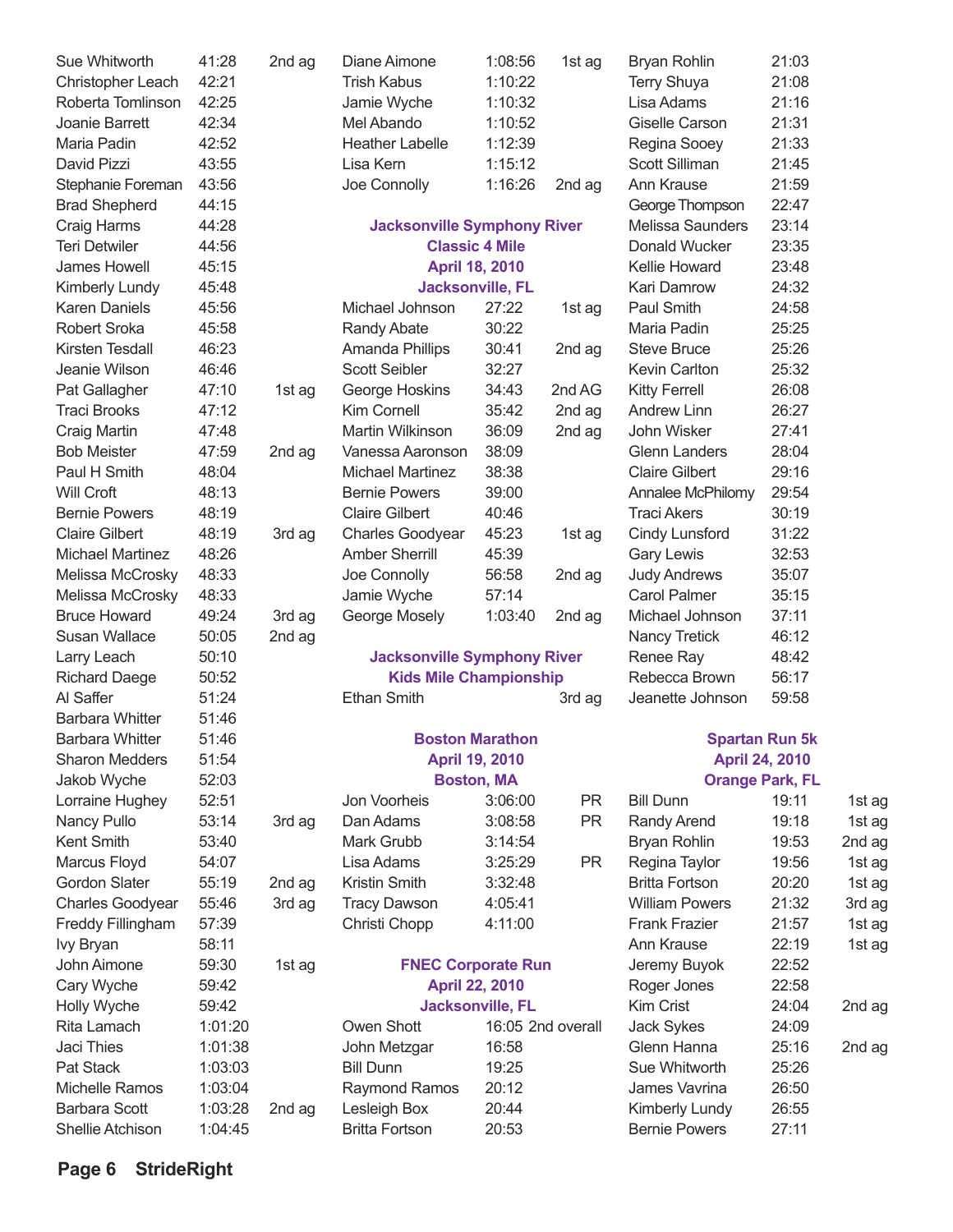| Leslie Glenn         | 27:42 |        | <b>Barbara Scott</b>         | 36:18 | 1st ag | Jennifer Shepard              | 30:49       |        |
|----------------------|-------|--------|------------------------------|-------|--------|-------------------------------|-------------|--------|
| Craig Martin         | 28:19 |        | Dee Robertson-Lee            | 47:18 |        | <b>Anne Matthews</b>          | 32:22       |        |
| David Albritton      | 28:52 |        |                              |       |        |                               |             |        |
| <b>Bob Buehn</b>     | 29:37 |        | <b>Run with the Lions 5K</b> |       |        | <b>Shrimp Festival Run 5k</b> |             |        |
| John Gauer           | 30:13 |        | <b>April 24, 2010</b>        |       |        |                               | May 1, 2010 |        |
| Al Saffer            | 30:49 | 2nd ag | <b>Atlantic Beach, FL</b>    |       |        | <b>Fernandina Beach, FI</b>   |             |        |
| <b>Gary Lewis</b>    | 31:57 |        | Allan Smith                  | 21:28 | 3rd ag | Bryan Rohlin                  | 20:20       | 2nd ag |
| <b>Bill Krause</b>   | 31:59 |        | <b>Jason Gross</b>           | 22:00 |        | Rosa Haslip                   | 21:47       | 2nd ag |
| Charles Goodyear     | 32:10 | 3rd ag | <b>Steve Bruce</b>           | 24:10 |        | <b>Herbert Taskett</b>        | 21:52       | 1st ag |
| Freddy Fillingham    | 32:43 |        | Paul Smith                   | 24:19 |        | Ann Krause                    | 22:14       | 1st ag |
| <b>Gordon Slater</b> | 33:29 |        | Mercedes Smith               | 27:17 | 1st ag | Deborah Dunham                | 22:57       | 1st ag |

## Group Training Runs

| <b>DAY</b>      | <b>TIME</b>     | <b>DISTANCE</b>                     | <b>JACKSONVILLE AREA</b>                | <b>CONTACT</b>                                               |
|-----------------|-----------------|-------------------------------------|-----------------------------------------|--------------------------------------------------------------|
| <b>Sunday</b>   | 6:30 AM         | 5 to 10 Miles                       | <b>Atlantic Beach</b>                   | <b>Bill or Dot Mitchell</b>                                  |
|                 |                 | <b>Various pace</b>                 | <b>Ragtime Restaurant</b>               | (904) 241-0331                                               |
|                 |                 | groups                              | <b>First Street &amp; Atlantic Blvd</b> | mitd0005@mac.com                                             |
| <b>Sunday</b>   | 6:30 AM         | 6 to 20 Miles                       | <b>Orange Park Sun Tire</b>             | Dave Bokros at DBokros@comcast.net or                        |
|                 |                 | <b>Various pace</b>                 | <b>Blanding Blvd.</b>                   | 904-545-4538                                                 |
|                 |                 | groups                              |                                         |                                                              |
| <b>Sunday</b>   | 10:00 AM        | 3-8 Miles                           | <b>Ponte Vedra</b>                      | <b>Craig O'Neal (904) 568-4825</b>                           |
|                 | <b>Seasonal</b> | <b>Trail Run</b>                    | Guana State Park                        | charityrunningcoach@yahoo.com                                |
| <b>Sunday</b>   | 7:00 AM         | 7.5 Miles                           |                                         | Super WalMart (NE corner) Kay Womack (904) 215-8656          |
|                 |                 | <b>Black Creek Trail</b>            | <b>Fleming Island</b>                   | kaywomack@gmail.com                                          |
| <b>Sunday</b>   | 630 AM          | <b>Varied</b>                       |                                         | Various Mandarin locations Stephanie Griffith (904) 268-1503 |
|                 |                 |                                     |                                         | or cell (904) 233-6964                                       |
|                 |                 |                                     |                                         |                                                              |
| <b>Monday</b>   | $5:00$ PM       | <b>6 Miles</b>                      | <b>Jacksonville</b>                     | Danny Weaver (904) 287-5496                                  |
|                 |                 | Downtown Bridges River City Brewing |                                         |                                                              |
|                 |                 |                                     | <b>Company parking lot</b>              |                                                              |
| <b>Tuesday</b>  | 6:30 PM         | $5+$ miles                          | <b>Ponte Vedra Beach</b>                | Craig O'Neal (904) 568-4825                                  |
|                 |                 |                                     | <b>Sawgrass Village</b>                 | charityrunningcoach@yahoo.com                                |
| Weds.           | 6:30 PM         | <b>Interval Training</b>            | <b>Orange Park, St. Johns</b>           | Dave Bokros at DBokros@comcast.net or                        |
|                 |                 |                                     | <b>Country Day Track</b>                | 904-545-4538                                                 |
| Weds.           | 5:30 PM         | <b>Interval Training</b>            | <b>Jacksonville</b>                     | Danny Weaver (904) 287-5496                                  |
|                 |                 |                                     | <b>Bolles School</b>                    |                                                              |
|                 |                 |                                     | San Jose Blvd.                          |                                                              |
| Weds.           | 6:15 PM         | 6.2 Miles                           | <b>Jacksonville</b>                     | Doug Tillett (904) 728-3711                                  |
|                 |                 | <b>Easy pace</b>                    | <b>Boone Park Riverside</b>             | douglastillett@hotmail.com                                   |
| <b>Thursday</b> | 6:30 PM         | 5 Miles                             | <b>San Marco/Largo Park</b>             | Doug Tillett (904)728-3711                                   |
|                 |                 | Varied pace                         |                                         | Corner of Naldo and Largo douglastillett@hotmail.com         |
|                 |                 |                                     |                                         |                                                              |
| <b>Saturday</b> | 7AM             | $7+$ miles                          | <b>Ponte Vedra Beach</b>                | <b>Craig O'Neal (904) 568-4825</b>                           |
|                 |                 |                                     | <b>Sawgrass Village</b>                 | charityrunningcoach@yahoo.com                                |
| <b>Saturday</b> | 6:30 AM         | 10 to 15 Miles                      | <b>Julington Creek Starbucks</b>        | <b>Wendy Patterson</b>                                       |
|                 |                 | <b>Moderate pace</b>                |                                         | (904) 237-4100                                               |
|                 |                 |                                     |                                         | wenrex@comcast.net                                           |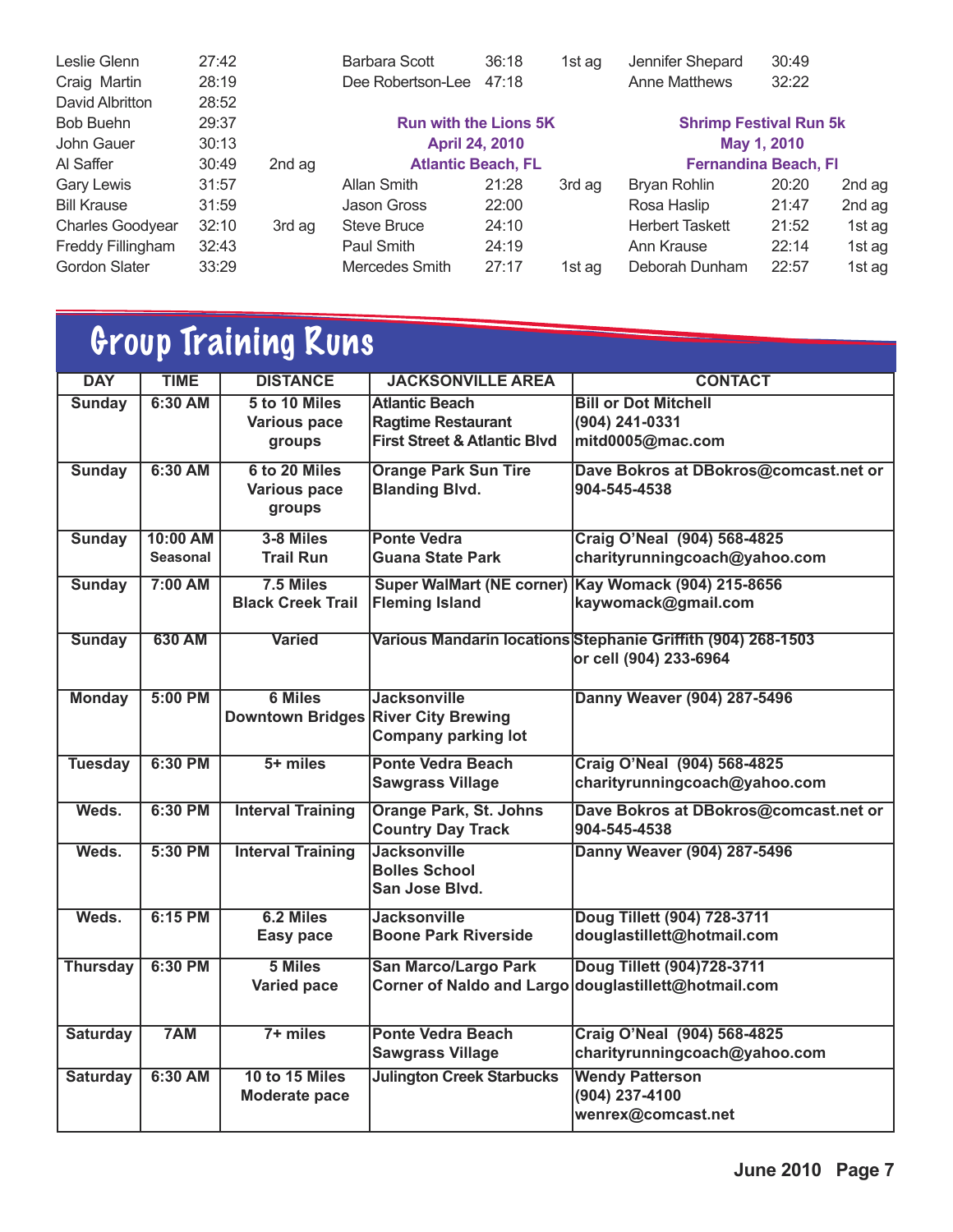| Gerry Tyburski          | 25:30 |        |
|-------------------------|-------|--------|
| <b>Freddy Howell</b>    | 25:48 |        |
| James Smith             | 26:35 |        |
| James Smith             | 27:13 |        |
| Kathryn Howell          | 27:58 |        |
| Margaret Tyburski       | 30:27 |        |
| <b>William Krause</b>   | 31:45 |        |
| <b>Charles Goodyear</b> | 31:45 | 1st ag |
| Michael Johnson         | 32:31 |        |
|                         |       |        |

#### **2010 Knights of Columbus 5K May 1, 2010 St. Augustine Beach, FL**

Darlene L. Schmitt 44:33

| <b>The Human Race 5k</b> |                         |        |  |  |  |
|--------------------------|-------------------------|--------|--|--|--|
| May 8, 2010              |                         |        |  |  |  |
|                          | <b>Jacksonville, FL</b> |        |  |  |  |
| Robert Walker            | 19:30                   | 1st ag |  |  |  |
| Regina Taylor            | 20:09                   | 1st ag |  |  |  |
| <b>Bryan Rohlin</b>      | 20:10                   | 3rd ag |  |  |  |
| George White             | 21:38                   | 1st ag |  |  |  |
| <b>Tracy Dawson</b>      | 21:53                   | 1st ag |  |  |  |
| Allan Smith              | 22:01                   | 1st ag |  |  |  |
| Ann Krause               | 22:09                   | 1st ag |  |  |  |
| Robert Barnhill          | 23:44                   | 3rd ag |  |  |  |
| Dave Balz                | 25:06                   |        |  |  |  |
| Sue Whitworth            | 25:28                   | 1st ag |  |  |  |
| Janis Dolembo            | 27:00                   |        |  |  |  |
| Candace White            | 27:53                   |        |  |  |  |
| John Gauer               | 30:22                   | 3rd ag |  |  |  |
|                          |                         |        |  |  |  |

| Christine Scrime         | 31:37 |        |
|--------------------------|-------|--------|
| Al Saffer                | 31:39 | 2nd ag |
| <b>Bill Krause</b>       | 32:53 |        |
| Gordon Slater            | 33:40 | 1st ag |
| <b>Freddy Fillingham</b> | 35:04 |        |
| Rita Lamach              | 36:47 |        |
| <b>Charles Goodyear</b>  | 38:27 | 2nd ag |
| Dee Robertson-Lee        | 46:27 |        |
| Lynda Carroll            | 47:04 |        |
| Joe Connolly             | 47:27 | 3rd ag |
| Barbara Gilbert          | 49:12 |        |
|                          |       |        |

#### **Marty's Run 5K May 14, 2010 Jacksonville, FL**

| Owen Shott                | 16:05 | 1st overall |
|---------------------------|-------|-------------|
| John Metzgar              | 16:27 | 1st ag      |
| <b>Andrew Marchand</b>    | 17:27 | 1st ag      |
| <b>Bryan Rohlin</b>       | 19:48 | 3rd ag      |
| Regina Taylor             | 19:51 | 1st ag      |
| Scott Hershey             | 20:22 | 1st ag      |
| George Thompson           | 20:31 | 2nd ag      |
| George White              | 21:19 | 1st ag      |
| Allan Smith               | 21:27 | 2nd ag      |
| Ann Krause                | 21:57 | 1st ag      |
| <b>Stephanie Griffith</b> | 22:43 | 1st ag      |
| Jeremy Buyok              | 23:01 |             |
| <b>Paul Williams</b>      | 24:14 |             |
|                           |       |             |

| Maria Littlejohn         | 25:12 | 2nd ag |
|--------------------------|-------|--------|
| Sue Whitworth            | 25:30 | 2nd ag |
| Chelle Mahaney           | 27:47 |        |
| <b>Bernie Powers</b>     | 28:10 | 3rd ag |
| <b>Patrick Gallagher</b> | 28:50 | 1st ag |
| John Gauer               | 29:48 | 2nd ag |
| <b>Bill Krause</b>       | 31:33 |        |
| Al Saffer                | 31:41 | 2nd ag |
| Gordon Slater            | 33:10 | 3rd ag |
| Vanessa Aaronson         | 33:35 |        |
| <b>Freddy Fillingham</b> | 34:18 |        |
| <b>Charles Goodyear</b>  | 35:08 |        |
| Rita Lamach              | 36:43 |        |
| <b>Barbara Scott</b>     | 37:18 | 2nd ag |
| Cary Wyche               | 41:45 |        |
| Jamie Wyche              | 42:06 |        |
| Dee Robertson-Lee        | 46:19 |        |
| Joe Connolly             | 47:55 |        |
| Lynda Carroll            | 48:58 |        |
|                          |       |        |
|                          |       |        |

#### **Vilano Beach 5K May 14, 2010 St Augsutine, FL**

|                      | $9.7.099980097 = 7$ |
|----------------------|---------------------|
| <b>Glenn Landers</b> | 28:46               |
| Margaret Tyburski    | 30:27               |
| Kent Smith           | 33:23.0             |
| Trish Kabus          | 46:00<br>$\equiv$   |

**A special thanks goes out to Mel Abando for all his help the last several months with compiling the race results. He is doing a great job of filing the big shoes of Ken Bendy!**

# New, Renewing and Expiring Memberships

| Andrea Brandt                 | 4/30/11 |  |
|-------------------------------|---------|--|
| Frank & Leigh Ann Bronson     |         |  |
|                               | 5/31/11 |  |
| Hank & KimDebra Clark 5/31/11 |         |  |
| Bryan Marlar                  | 5/31/11 |  |
| <b>Christy Miller</b>         | 5/31/11 |  |
| Norma Minnick                 | 5/31/11 |  |
| Kingsley Nelson & Darnel      |         |  |
|                               | 5/31/11 |  |
| Renee & Charles Ray           | 5/31/11 |  |
| Carlos Rodriguez              | 5/31/11 |  |
| Doug & June Tillett           | 5/31/11 |  |
| <b>Charles Young</b>          | 5/31/11 |  |
|                               |         |  |

#### **RENEWING MEMBERS**

David & Sheri Albritton 5/31/11 David & Joni Arnold 5/31/11

| Kevin & Shellie Atchison 4/30/11<br>Suzanne Baker | 4/30/11 |  |
|---------------------------------------------------|---------|--|
| Stephen Beard                                     | 5/31/13 |  |
| Christopher & Jennifer Branton                    |         |  |
|                                                   | 5/31/10 |  |
| Larry Branz                                       | 4/30/11 |  |
| Frank & Sharyl Brewer 4/30/11                     |         |  |
| Carole Cash                                       | 5/31/11 |  |
| John & Michelle Dunsford                          |         |  |
|                                                   | 4/30/13 |  |
| <b>Harry Edwards</b>                              | 5/31/11 |  |
| Lori Featheringill                                | 4/30/11 |  |
| Claudia/John French/Slough                        |         |  |
|                                                   | 4/30/12 |  |
| Gregg & Kristin Friend                            | 4/30/11 |  |
| Robert & Karin Glenn                              | 5/31/16 |  |
| Monica Goddard                                    | 4/30/11 |  |
| <b>Charles Goodyear</b>                           | 5/31/13 |  |
|                                                   |         |  |

| Tom & Shirley Henkel              | 4/30/11 |  |
|-----------------------------------|---------|--|
| Charlie Hunsberger                | 4/30/11 |  |
| Theresa & Leanne Kamajian         |         |  |
|                                   | 4/30/12 |  |
| April & Craig Martin              | 4/30/11 |  |
| Karen & Steve McCormick           |         |  |
|                                   | 4/30/11 |  |
| Lisa Meadows                      | 5/31/11 |  |
| Bill & Dot Mitchell               | 4/30/11 |  |
| Alex, Kim, Katie, & Zach Morrison |         |  |
|                                   | 4/30/11 |  |
| George Mosely                     | 9/30/11 |  |
| Bob & Judy Moyer                  | 4/30/11 |  |
| Cheryl & Tim Pfannenstein         |         |  |
|                                   | 4/30/11 |  |
| <b>Pat Raiford</b>                | 4/30/11 |  |
| Alison Ronzon                     | 4/30/11 |  |
| Paul & Marge Ruebush 4/30/11      |         |  |
|                                   |         |  |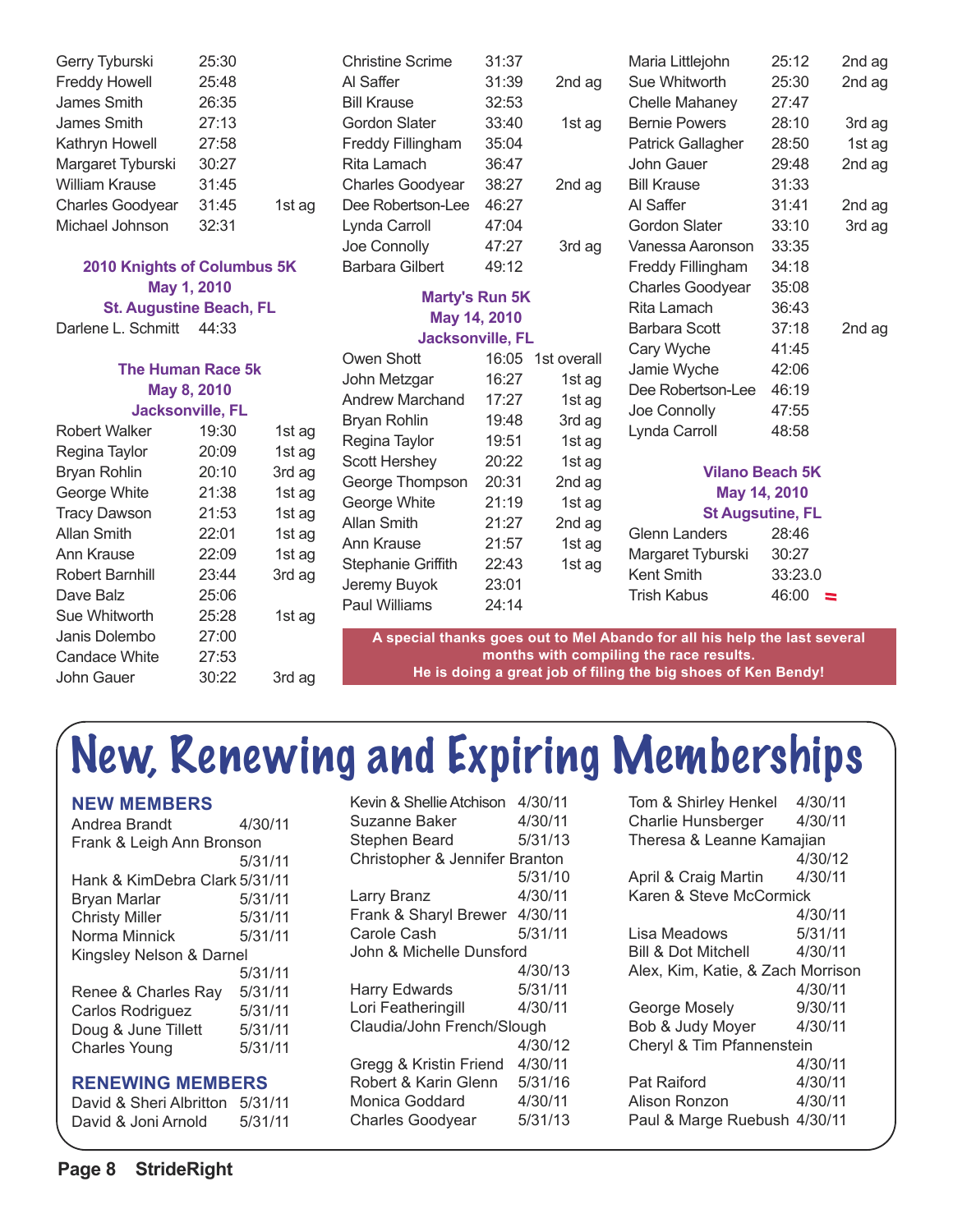| Barbara Scott<br><b>Scott Seibler</b> | 5/31/11<br>4/30/11 |  |
|---------------------------------------|--------------------|--|
| <b>Stan Simpkins</b>                  | 4/30/11            |  |
| Dale & Jessica Smith/Wood             |                    |  |
|                                       | 5/31/11            |  |
| Staci Suits                           | 4/30/13            |  |
| <b>Jack Sykes</b>                     | 4/30/11            |  |
| <b>Herbert Taskett</b>                | 4/30/11            |  |
| Pat Wagoner                           | 4/30/11            |  |
| Sue & Darrell Whitworth               | 4/30/11            |  |
| Tom & Amy Wiley                       | 4/30/11            |  |
| Peter Winkler                         | 5/31/11            |  |
| Tom & Kary Zicafoose                  | 4/30/11            |  |

#### **MULTI-YEAR RENEWALS**

| John Gauer                       | 5/31/11 |  |
|----------------------------------|---------|--|
| <b>Freddy Fillingham</b>         | 5/31/11 |  |
| David & Sheri Albritton          | 5/31/11 |  |
| Virginia & Gordon Butler 5/31/11 |         |  |
| <b>Robert Shields</b>            | 5/31/11 |  |
| <b>Allan Smith</b>               | 5/31/12 |  |
| Sijifredo & Clarissa Ramos       |         |  |
|                                  | 5/31/11 |  |
| Dale & Jessica Smith/Wood        |         |  |
|                                  | 5/31/11 |  |
| Frank & Lillian Sutman/Lawless   |         |  |
|                                  | 5/31/12 |  |
| Tom Bass                         | 5/30/11 |  |
| <b>Terry Oglesby</b>             | 5/31/11 |  |
| Danny & Jenny Suber              | 5/31/11 |  |
| <b>Barbara Whitter</b>           | 5/31/12 |  |
| Dylan Barbetti                   | 5/31/12 |  |
| <b>Bradley Shepherd</b>          | 5/31/11 |  |
|                                  |         |  |

#### **EXPIRING MEMBERSHIPS**

| Vanessa Aaronson               | 4/30/10 |
|--------------------------------|---------|
| Trina Adams                    | 4/30/10 |
| Kara Albach                    | 4/30/10 |
| Lara Anthony                   | 4/30/10 |
| John Banks                     | 4/30/10 |
| Christine Beauregard           | 4/30/10 |
| Vedad Begic                    | 4/30/10 |
| Amy Bishop                     | 4/30/10 |
| <b>Kay Brammell</b>            | 4/30/10 |
| <b>Wesley Bratton</b>          | 4/30/10 |
| Steve & Bonnie Brennan 4/30/10 |         |
| Marcus Brooks                  | 4/30/10 |
| Ann & Elizabeth Brown          | 4/30/10 |
| Darin & Erin Brown             | 4/30/10 |
| Natalie Bryan                  | 4/30/10 |
| Amy Bucci                      | 4/30/10 |
| Jenifer Cage                   | 4/30/10 |
| <b>Heather Campbell</b>        | 4/30/10 |
| KC Channell                    | 4/30/10 |
|                                |         |

Carla Charonneau 4/30/10 Kelly Chewning 4/30/10 Alex Chieu 4/30/10 Jessica Chowdhory 4/30/10 Michele Coarsey 4/30/10 Del & Kathy Conner 4/30/10 Beate Connette 4/30/10 Robert & Tabitha Cornett 4/30/10 Chris Curole 4/30/10 Sam Davidson 4/30/10 Niasha Dennis 4/30/10 Mark Dickson 4/30/10 Carlene Filiott 4/30/10 Denise & Bobby Erwin 4/30/10 Kimm Farwell 4/30/10 Pam Fields 4/30/10 William Fletcher 4/30/10 Laura Fogarty 4/30/10 Corleese Garroway 4/30/10 Gary Godfrey 4/30/10 Laura Gordon 4/30/10 Charlynne Graham 4/30/10 Josey Gray 4/30/10 Mike & Cathy Haga 4/30/10 Lisa Marie Hazlett 4/30/10 Tina Heltemes 4/30/10 Amber Hendry 4/30/10 Wanda Hill 4/30/10 Lynn Hines 4/30/10 Kathy & Ashley Hopkins 4/30/10 Richard Horton 4/30/10 Justin Jacobs 4/30/10 Jeff Johns 4/30/10 Kala Johnson 4/30/10 Michael Johnson 4/30/10 Dion & Dione Jones 4/30/10 Lisa Kern 4/30/10 David Kile 4/30/10 Steven & Michelle King 4/30/10 Samantha King 4/30/10 Heather LaBelle 4/30/10 Catherine Laffrey 4/30/10 Michelle Larson 4/30/10 Mary Ann Lewis 4/30/10 Kelly McDaniel 4/30/10 Mike & Gina McGinn 4/30/10 Emory Mclaughlin 4/30/10 Candy McMillan 4/30/10 Khadijah Means 4/30/10 Lori Meyer 4/30/10 Marvin, Cindy & Spencer Mollnow 4/30/10 Amanda Morrison 4/30/10 Candy Morrison 4/30/10

Phyllis Murray 4/30/10 Richard & Claudia Nelson 4/30/10 Bud Neswiacheny 4/30/10 Kathleen Ngo 4/30/10 Christopher Padilla 4/30/10 Kevin Panichello 4/30/10 Sharon Pentaleri 4/30/10 Amanda Phillips 4/30/10 Nick Pinion 4/30/10 Lorie Plato 4/30/10 Peter Pozo 4/30/10 Cory Prevatt 4/30/10 Rob & Stephanie Price 4/30/10 Dave & Melissa Pruette 4/30/10 Nalani & Nino Quintello 4/30/10 Cassie Rowe 4/30/10 Jennifer Ruel 4/30/10 Christine Sands 4/30/10 Melissa Saunders 4/30/10 Christine Scrime 4/30/10 Janet Seffens 4/30/10 Tiffany Sharpe 4/30/10 Kevin Shemwell 4/30/10 Terry Shuya 4/30/10 Alexa Sierra 4/30/10 Don Skidmore 4/30/10 Christina Slack 4/30/10 Laurie Sprecher 4 /30/10 Penny & Alexandra Stafford-Bowyer 4/30/10 Nicole Stanley 4/30/10 Holly Stewart 4/30/10 Matthew Tans 4/30/10 Christine Theilaker 4/30/10 Amy Thomas 4/30/10 Tina Marie Tillis 4/30/10 Hannah Tillman 4/30/10 Cheryl Townsend 4/30/10 Daphne Turner 4/30/10 Michael Ward 4/30/10 Robert Webster 4/30/10 Allen, Nicole, & Maddie Weiss 4/30/10 David & Doreen Wilharm 4/30/10 Marilyn Williams 4/30/10 Dawn Wolfe 4/30/10 Scott Wolfram 4/30/10 Heather Wood 4/30/10 Jennifer Zani 4/30/10 David & Janice Zimmerman  $4/30/10 =$ 

In our continuing efforts to improve communications we are adding another feature to our monthly report. We have added the membership expiration date. This will allow you to double check my work and ensure I get it right. If your name does not appear in this column or you think something is in error with your renewal date please emailme at floridastriders.comor callMikeMayse (904) 777-6108.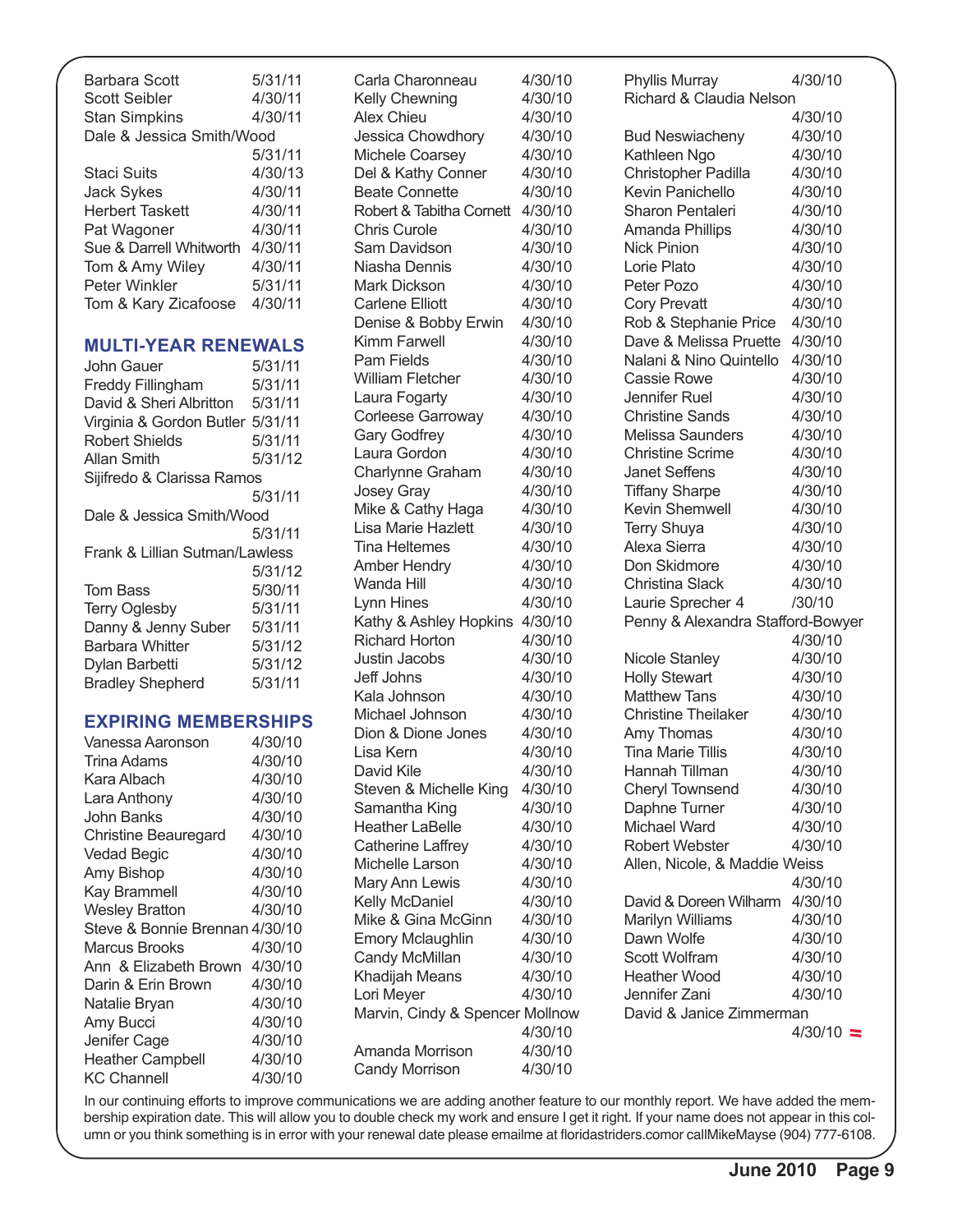## June 2010 Race Calendar

Published as a service. Accuracy is not guaranteed. For an expanded list of races in the North Florida area visit Ken Bendy's North Florida & Selected Areas Race Calendar [http://www.ameliaislandrunners.com/kbendy/rrcacal.htm.](http://www.ameliaislandrunners.com/kbendy/rrcacal.htm) If you would like your race listed please email kbendy@aol.com

### for a NF list, with web links, see<http://www.ameliaislandrunners.com/kbendy/rrcacal.htm>

| <b>DATE</b>            | <b>EVENT</b>                                        | <b>TIME</b>            | <b>LOCATION</b>                                                   | <b>CONTACT</b>                                    |
|------------------------|-----------------------------------------------------|------------------------|-------------------------------------------------------------------|---------------------------------------------------|
| June 12                | Run for the Pies<br>Nike Championship 5K<br>Open 5K | 7:30 p.m.<br>8:00 p.m. | Jacksonville Landing<br>Jax                                       | (904) 731-1900<br>1st Place Sports                |
| June 19                | USGBC N. F. Chapter<br>Green Run 5K                 | 8:00 a.m.              | <b>UNF Campus</b><br>Jax                                          | $(904) - 731 - 1900$<br>1st Place Sports          |
| June 19                | Pops Day 5K                                         | 8:00 a.m.              | <b>First Coast HS</b><br>590 Duval Station Rd.<br>Jax             | (904) 318-8104<br><b>Milestone Race Authority</b> |
| June 19                | Beaches Challenge 5K                                | 8:30 a.m.              | 1 Ocean Blvd.<br>(E. end Atlantic Blvd.)<br><b>Atlantic Beach</b> | (904) 318-8104<br><b>Performance Multisports</b>  |
| June 25                | All Comers Track Meet #3                            | 6:00 p.m.              | <b>Bolles School</b><br>San Jose Blvd.<br>Jax                     | (904) 384-TRAK (8725)<br><b>JTC Running</b>       |
| June 26                | Heart & Sole 5K                                     | 7:00 p.m.              | Atlantic Blvd. & San Marco<br>Jax                                 | (904) 731-1900<br>1st Place Sports                |
| July 3                 | Big Bang 5K                                         | 8:00 a.m.              | Solana Rd<br>(East of A1A)<br>Ponte Vedra Beach                   | (904) 318-8104<br><b>Milestone Race Authority</b> |
| July 4                 | Celebration 5K                                      | $7:30$ a.m.            | 3931 Baymeadows Road<br>Jax                                       | (904) 731-1900<br>1st Place Sports                |
| Nov <sub>6</sub>       | Hog Jog 5K                                          | 9:00a.m.               | Van Zant Park,<br><b>Lake Asbury</b>                              | <b>Florida Striders Track Club</b>                |
| <b>Jan 15,</b><br>2011 | <b>River Road</b><br><b>Resolution 5k</b>           | 8:30a.m.               | <b>Orange Park Kennel Club</b>                                    | <b>Florida Striders Track Club</b>                |
| April 16,<br>2011      | <b>Run to The Sun 8k</b>                            | 8:00a.m.               | <b>Orange Park Kennel Club</b>                                    | <b>Florida Striders Track Club</b>                |

**Page 10 StrideRight** For a complete list of North Florida races, go to<http://www.ameliaislandrunners.com/kbendy/rrcacal.htm>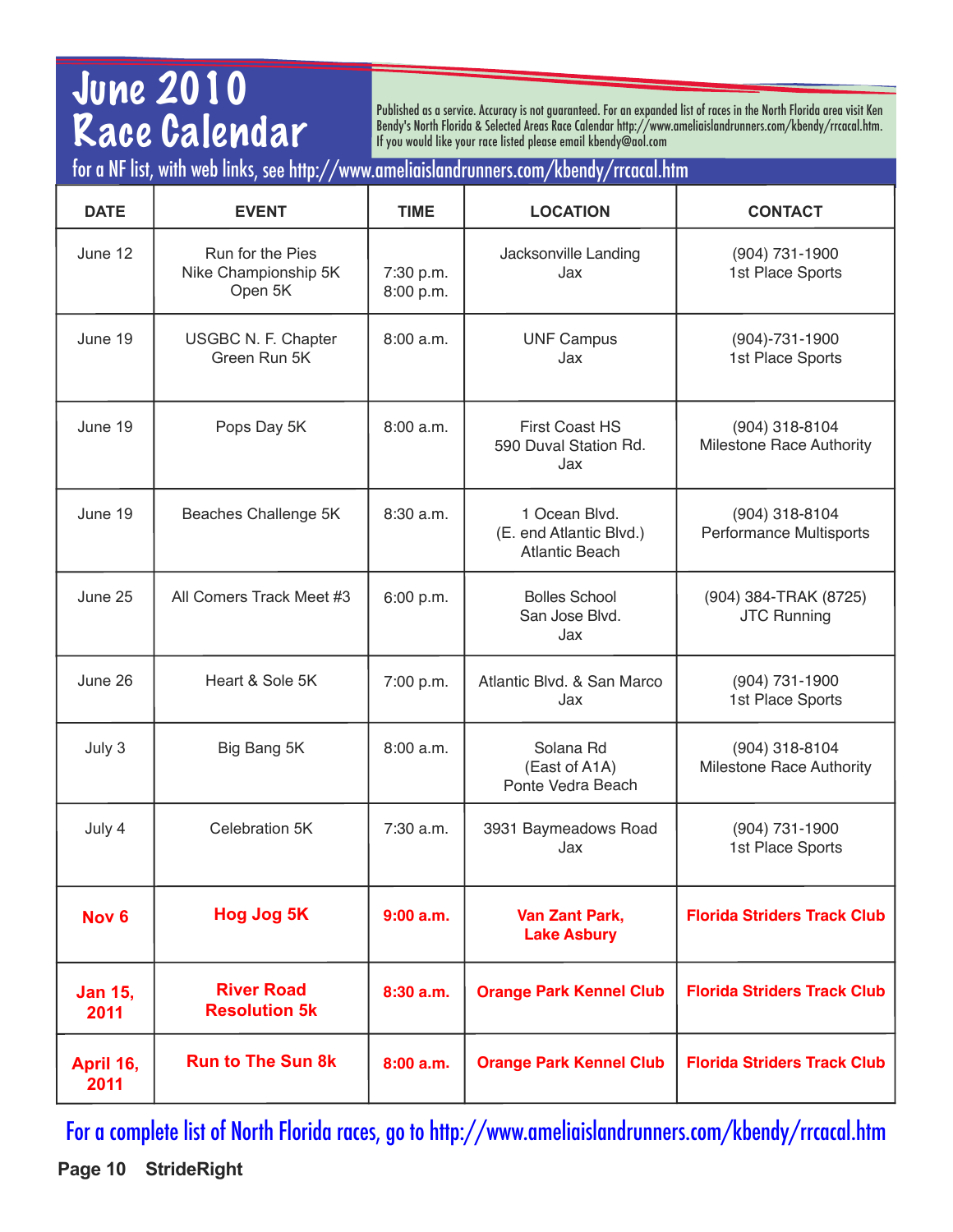# The Back Page By BY GAIL PYLIPOW

Hello everyone, hope ya'll had a great month and Happy Father's Day to all you dads! I see from the race results that there have been a lot of races since our last issue, and many more races to come - lots of opportunities for Striders to get out there to run and enjoy the camaraderie of other runners. Now, here we go with the latest set of races, and please remember to use the new system to report your race and times through our website www.floridastriders.com to ensure you are named in our newsletter.

To begin, we start with one of the more popular Striders sponsored races, **RUN TO THE SUN 8K on April 17th**. Profits received by this and other Strider's Track Club events are funneled back into community projects to promote fitness and health. The course is so pleasant and fun to run because it goes along the St. Johns River. In the Open Men category **John Metzgar** placed 1st with a time of 27:16 and **Justin Jacobs** placed 3rd with a time of 28:36. **Britta Fortson** took home 2nd in the Open Women's category with a time of 33:16 while **John Wisker** ran a time of 28:46 and was the Masters-Men winner. **Bill Dunn** ran a time of 31:51 as the Grand Masters-Men winner and **Ann Krause** ran a time of 36:52 as the Grand Masters-Women winner. There were thirteen 1st place age group winners, and they are: **Andrew Marchand, Frank Frazier, Patrick Gaughan, Elfrieda Wyner, Jennifer MacDonald, Pat Gallagher, John Aimone, Diane Aimone, Denise Metzgar, Cody Helmes, David Bonnette, Regina Taylor** and **Stephanie Griffith**. Twelve dedicated Striders placed 2nd in their age groups and they are: **George White, John Hirsch, Thom Henkel, Sue Whitworth, Bob Meister, Susan Wallace, Gordon** Slater, Joe Connolly, Steve McCor**mack, Giselle Carson, Alison Ronzon** and **Barbara Scott**. Eight Striders captured 3rd place age group winners and they are: **George Hoskins, Charles Goodyear, Robert Walker, Lewis Buzzell, Randall Pullo, Claire Gilbert, Bruce Howard** and **Nancy Pullo**. Nice showing at this race Striders!

The next evening, April 18th, was the

**JACKSONVILLE SYMPHONY RIVER CLASSIC 4 MILE** run which, according to comments posted on the striderman sheet, was over and back on the

Acosta Bridge, Oi Vay! The brave striders tackling this course earning 1st place were **Claire Gilbert, Charles Goodyear** and **Michael Johnson**. The 2nd placers were **George Hoskins, Kim Cornell, Martin Wikinson, George Mosely, Joe Connolly** and **Amanda Phillips**. **The CHIL-DREN'S MILE RUN** which was timed saw **Ethan Smith** place 3rd in his age group. How were your legs Sunday morning? Sore?

On Thursday evening April 22nd, the very well attended **FNEC Corporate 5K Run**, with several corporate teams in attendance in addition to individual runners, saw our own Strider **Owen Shott** take 2nd place over all! Incredible run!!!! It is great to see so many corporations/companies participate in this event.

Two days later, on April 24th, there were two races held, one in Neptune Beach and one in Orange Park. **RUN WITH THE LIONS, BEACHES CHAPEL 5K**, a run benefitting the Beaches Chapel School, took place in Neptune Beach and **Mercedes Smith** took 1st place in her age group and **Allan Smith** took 3rd place in his age group. Taking place at the same time but in Orange Park was the **15th AN-NUAL SPARTAN 5K** to benefit the St. Johns Country Day School. **Bill Dunn** took home the Masters-Men Award and **Regina Taylor** the Masters-Women Award. The other dedicated Striders who placed 1st in their age groups were **Randy Arend, Frank Frazier Britta Fortson, Ann Krause** and **Barbara Scott**. Placing 2nd were **Bryan Rohlin, Glenn Hanna, Al Saffer** and **Kim Crist**. The 3rd place winners were **William Powers** and **Charles Goodyear**.

**THE HUMAN RACE**, which took place on May 9, 2010, was previously known as THE RITA 5K, was renamed and now has lots and lots of fundraising sponsors. There are usually two Human Races a year, one in May and the other in October, each at different locations. So, if



you were not able to participate in this race, perhaps you can run in October's race. To continue forward, **Regina Taylor** took home the Masters-Women

award, while **George White** and **Ann Krause** were Grand Masters Men and Women, respectively. Taking home the coveted 1st place winners plaque were **Allan Smith, Robert Walker, Gordon Slater, Tracy Dawson** and **Sue Whitworth**. And 2nd place goes to….**Patrick Rohlin, Charles Goodyear** and **Al Saffer**. Following along in 3rd place were **Bryan Rohlin, Robert Barnhill, John Gauer** and **Joe Connolly**.

The last race to report on in this issue is **MARTY'S RUN 5K** to help benefit Memories of Love, a non-profit organization created as a legacy to Marty Gottlieb, who died at the very young age of 32 leaving behind a wife and two young children. The foundation provides, with the help of community partners, the gift of a 5 night/6 day respite trip to Orlando for critically ill adults and their immediate families to create happy memories for their family. What a wonderful organization! The first person to cross the finish line was **Owen Shott** with a time of 16:05. Master's Men was won by **John Metzgar** and Master's Women by **Regina Taylor**. Grabbing 1st place in their age groups were **Andrew Marchand, Mark Grubb, Scott Hershey, George White, Patrick Gallagher, Ann Krause** and **Stephanie Griffith**. Stealing 2nd place in their respective age groups were **George Thompson, Allan Smith, John Gauer, Al Saffer, Maria Littlejohn, She Whitworth** and **Barbara Scott**. Sliding in with 3rd place winnings in their age groups were **Patrick Rohlin, Bryan Rohlin, Bernie Powers** and **Gordon Slater.**

#### **STRIDERS - They're Everywhere!**

Hey, if you're out of town and there's a race, why not?

**Bernie Powers** was in Sandersville, Georgia on May 8th and decided to run two races, one right after the other! He ran in the **THIRD ANNUAL BRENTWOOD**

**Continuued on next page**